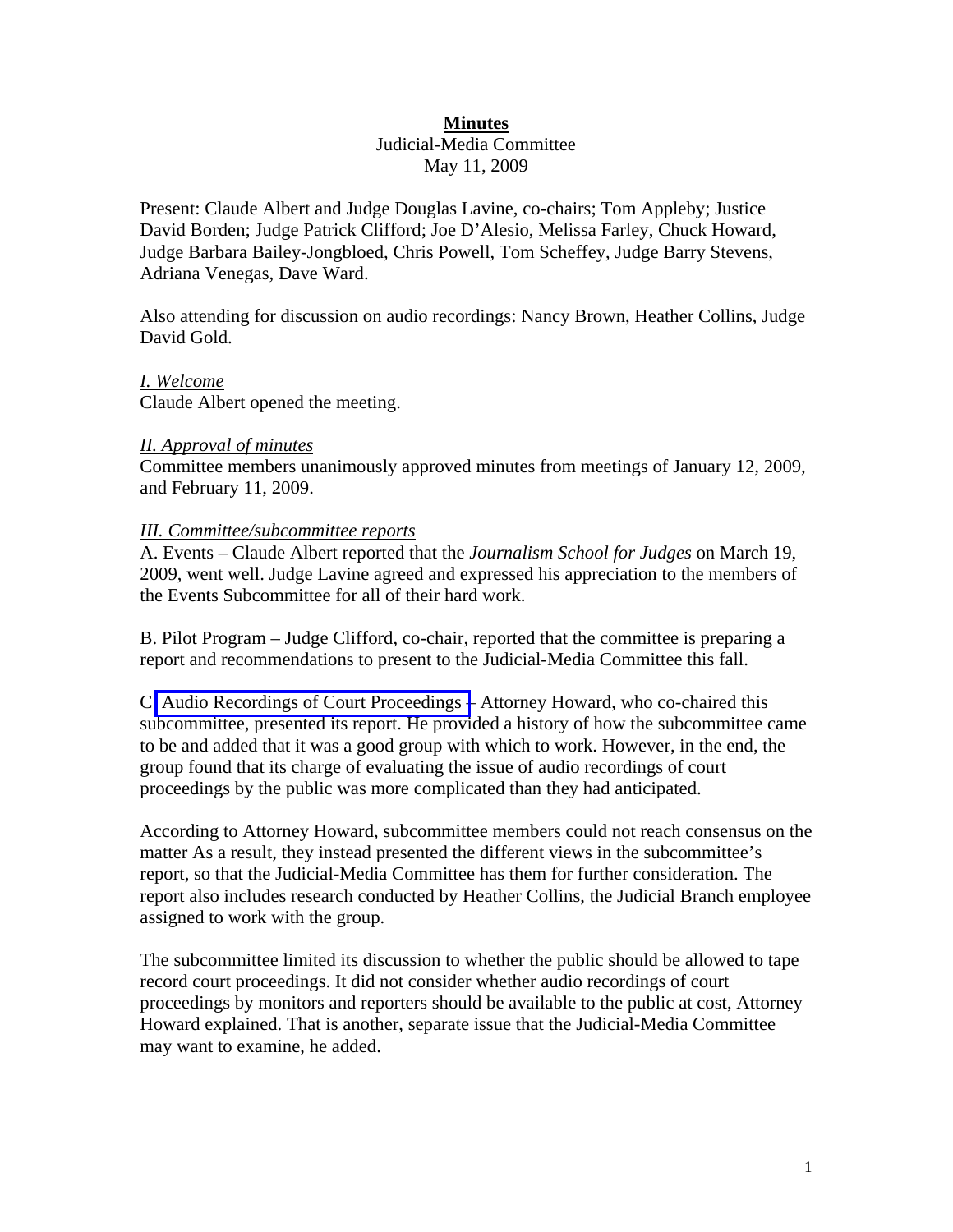Attorney Howard then presented his view: that Section 1-10A of the *Connecticut Practice Book* permits members of the public to tape records court proceedings with a judge's permission, but that the rules are vague and need standards.

Tom Scheffey, a member of the subcommittee and Judicial-Media Committee, next presented his position: The subcommittee ended up where it should have started – that is, the rules permit tape recording of court recordings by the public. He added that many of the arguments he heard against tape-recording proceedings were conjectural, i.e. regarding concerns that side bar conversations might be tape-recorded. The group addressed a charge that was too narrow, and Mr. Scheffey, while remaining optimistic, said he didn't feel that the subcommittee took advantage of its common ground. He also criticized the makeup of the subcommittee, saying it lacked more media representation, i.e. a First Amendment lawyer.

Judge David Gold, a member of the subcommittee, spoke next: He said he has no hesitancy in granting a request from the news media to tape record a court proceeding. But, he said, he believes allowing the public to do so is fraught with danger, particularly when crime victims and witnesses may be involved. He also questioned how a judge -- if he or she imposed conditions for a member of the public to tape record a proceeding – could ever enforce restrictions on a member of the public. The matter is a lot more complicated than the subcommittee thought, Judge Gold said, and needs a lot of thought.

Nancy Brown, another member of the subcommittee, addressed the concerns of the court monitors and reporters, including the effect on their income (through transcripts) of allowing members of the public to tape record court proceedings. Self-represented litigants also might use the tape recordings to dispute the accuracy of the court record, she said.

Judge Clifford commented that the Public Access Task Force ran into this issue as well and decided that the "media" should be defined in terms of public access. The task force didn't want courtrooms to turn into a gallery of cameras and did not want a member of the public to serve as a pool to the news media, he said.

Mr. Albert asked whether the focus of the subcommittee was the right to the press or the right of the public. Attorney Howard answered that the focus was on the public.

Justice Borden asked Judge Gold to explain the difference between his and Judge Carroll's position and Attorney Howard's. Judge Gold answered that he believes Attorney Howard's view is that members of the public should be allowed to tape record court proceeding with the court's approval and written application. However, Judge Gold said, he was worried about what the court would use as criteria in granting a request and also about what happens afterward – how is further dissemination prevented? What would be the sanctions for those who violate the court order? Justice Borden then asked whether Judge Gold's position embraced the right of the news media to tape record court proceedings. Judge Gold answered yes, with permission. He added that the Pilot Program